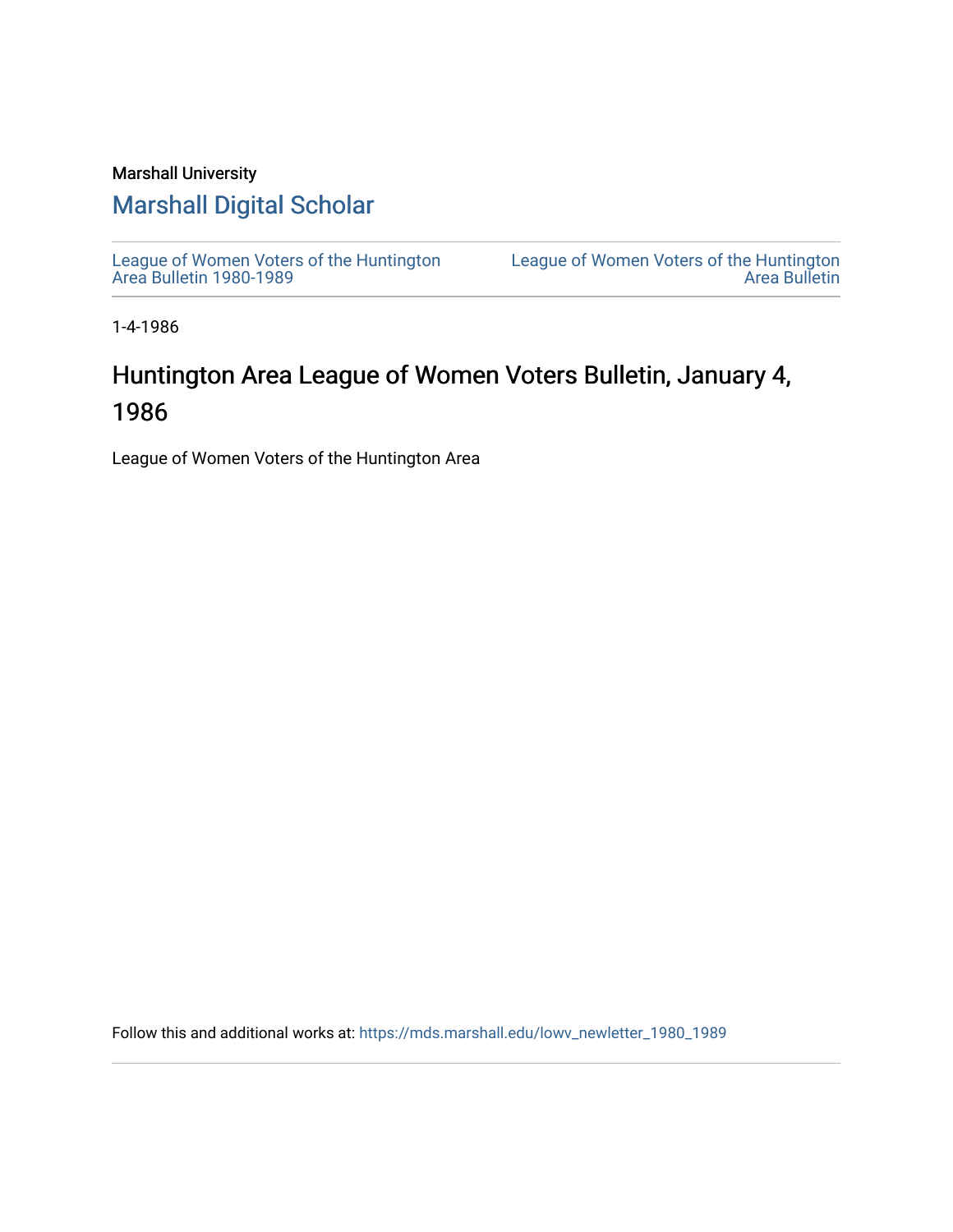## **Huntington Area League of Women Voters**

**Cabell County School Board Meeting**

**Board Meeting - Huntington LWV, Home of Chloe Duhfee, 818 13th Ave. A ll League**

**Cabell County Commission Meeting (not scheduled when we went to "press", contact Helen Gibbins,** 736-3287, if you are interested in attending.)

Huntington City Council Meeting Council ·

**Women's bay at the Legislature (featured in**

**Huntington League's Meetings: "Obstacles to Jury Service/Update on the WV Legislature"**

*ic-k-kic'kic^-kificicic-icicicic'kic'k'k'k'kic'k'kicicicic icicif'k 'kic'k*

See next month's Bulletin for information on this.

BULJLETIN **JANUARY 4, 1S86. ;**

تنشفته

*i \* \** **CALENDAR \* \***

**620 -2 0 th St.**

**WV Legislature Convenes**

members are invited.

**Chambers, City Hall**

**this B ulletin)**

#### **JANUARY**

**Tuesday, 7th 7:30pm.**

**Wednesday Bth Tuesday 14th 7:30pm**

**- Third Week - TBA**

**Monday 27th 7:30pm**

#### **FEBRUARY**

**f**

**Tuesday 11th 9:00am - 4:30pm**

Tuesday 18th 9:15am Thursday 20th 7:30pm

## *Women's Day 1986*

**The eighth annual Women's Day at the Legislature will be held February 11, 1986 at the Capitol Complex. Participants can learn** more about how the legislative process works and how recently **enacted or proposed legislation will affect the state's citizens by 6b^ serving committee meetings, participating in workshops, attending a session of the legislature, or listening to the keynote speaker.**

**This year's^ keynote speaker is Dorothy S. Ridings, national president of the\* League of Women Voters. The state League of Women Voters is one of the co-sponsors of Women's Day. A native of Charleston, Ridings is completing her second, two-year term as head of the sixty-five year old League. Ridings has been a national League board member since 1976, serving in a variety of offices until she was elected president in 1982. She attended Randolph-Macon Women's College and earned a Bachelor of Science degree from Northwestern and a master's degree from the Kentucky.**

University of North Carolina. She is now a resident of Louisville,<br>
Kentucky.<br>
The number of Women's Day participants will be limited to 480<br>
this year. Workshops will be assigned or a first-come, first-served<br>
basis. **The number of Women's Day participants will be limited to 480 this year. Workshops will be assigned or a first-come, first-served basis.**

**League Members who are planning to attend Women's Day 1986 and Who wish to carpool: Contact Helen Gibbins, 736-3287. Also, contact** Helen for more information on Momen's Da<sub>"</sub>, or call the WV Women's Commission in Char<del>lesto</del>n, **348-0070. Turn this sheet over to find the schedule and registration form.**

### **League of Women Voters Agenda**

#### **/ JANUARY: ATTENDING PUBLIC MEETINGS**

**Instead of scheduling League meetings in the month of January with its un**reliable weather, the Huntington LWV **"' is encouraging its members to attend,**

**public meetings as listed on the calendar, aboye. Those who wish to discuss the meetings** and enjoy fellowship afterward<sub>s</sub> will gather at **a local restaurant. Susan Hubbard, 736-0635, is** the League's contact for the January 7 School **Board meeting and Helen Gibbins, 736-3287, is** the contact for the county commission and city **council meetings. ' .**

Huntington **IWV** 

**Helen Gibbins, Pres., 6128 Gideon Rd.j Huntingr ton, WV 25705 726-3287**

tinda-Rowe<del>, Ed., 1</del>00Z-Chesa<u>pe</u>ake Ct., Hunting**ton, WV 25701 523-4475 ^**

**"'-L ila Thomp'S'on, Treas., 2738 Washington Blvd., Huntington, WV 25705 522-3792**